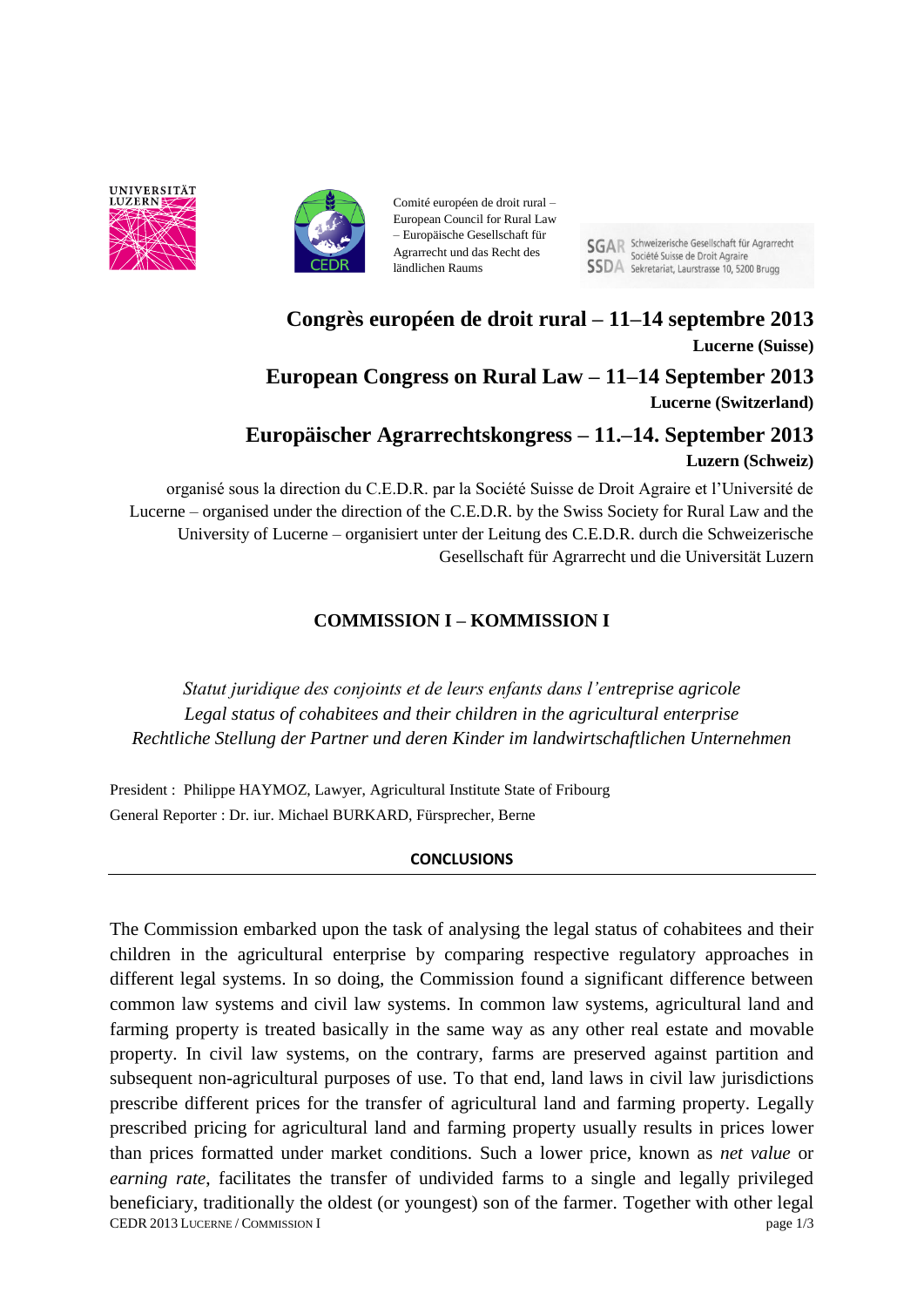provisions traditionally privileging (male) progeny, civil law systems tend to discriminate, at least indirectly, (female) cohabitees of farmers in case of death, divorce or the dissolution of life partnerships.

## **Propositions – Empfehlungen**

Based on the findings summarised above, the Commission developed several propositions for avoiding discriminatory biases detrimental to cohabitees and their children in the agricultural enterprise, namely:

#### *1.) Clarification of terms*

In the Commission, there was broad consent that traditional terms, like farmer and farmwoman, do no longer encompass the variety of modern life forms. The Commission, however, found itself unable to put forward, on its own initiative, a new terminology appropriate for all Member States of the Council of Europe. Therefore, the Commission recommends that the Council of Europe shall take over the task of developing a new terminology in order to formally modernise land laws in Europe.

#### *2.) Market value as guiding principle*

As a major obstacle to equal treatment of cohabitees and their children in the agricultural enterprise in civil law jurisdictions, the Commission identified price differentiation between agricultural land and farming property priced by its net value or earning rate, on the one hand, and non-agricultural land priced by its market value, on the other hand. For this reason, the Commission recommends to restrict the application of net value, or earning rate, to the core business of farming. Peripheral businesses, such as agrotourism and direct marketing, on the other hand, shall be subject to market prices. In order to avoid speculation and land grabbing, however, the Commission proposes the implementation of flanking measures for countervailing conceivable increases of land prices.

#### *3.) New retirement arrangements*

Inspired by progressive models of social security legislation, *e.g*. the Finnish Farmers' Pensions Act (Maatalousyrittäjän eläkelaki, MYEL 1280/2006), the Commission invites the Council of Europe and its Member States to re-evaluate social security laws concerning cohabitees and their children in the agricultural enterprise. In particular, the Commission submits the proposal that direct payments could, to a certain extent, be granted in the form of new pension schemes for cohabitees in agricultural enterprises.

#### *4.) Elimination of discriminatory fiscal effects*

The Commission urges the Council of Europe and its Member States to eliminate fiscal side effects particularly affecting cohabitees in agricultural enterprises. In the first instance, the Commission identified undesirable side effects of real estate transfer taxes as potentially discriminatory to cohabitees in agricultural enterprises. However, in cases of agricultural land and property transfer, undesirable side effects may also stem from